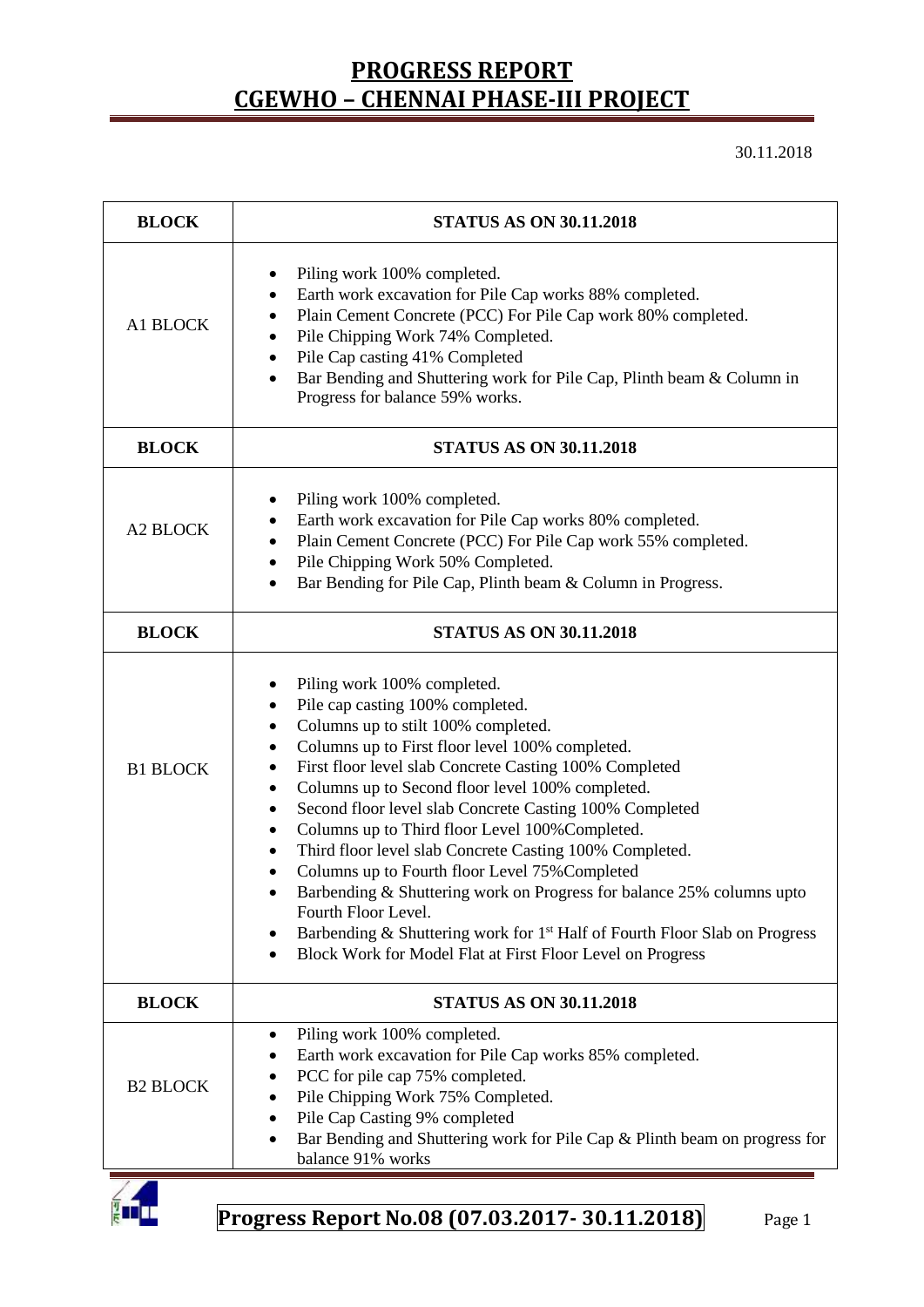| <b>BLOCK</b>    | <b>STATUS AS ON 30.11.2018</b>                                                                                                                                                                                                                                                                                                                                                                                                                                                                                                                                                                                                                                                                                                                                                                                                                                                                                                                                              |  |  |  |
|-----------------|-----------------------------------------------------------------------------------------------------------------------------------------------------------------------------------------------------------------------------------------------------------------------------------------------------------------------------------------------------------------------------------------------------------------------------------------------------------------------------------------------------------------------------------------------------------------------------------------------------------------------------------------------------------------------------------------------------------------------------------------------------------------------------------------------------------------------------------------------------------------------------------------------------------------------------------------------------------------------------|--|--|--|
| <b>C1 BLOCK</b> | Piling work 100% completed.<br>Pile cap casting 100% completed.<br>Columns up to stilt floor level 100% completed.<br>$\bullet$<br>Columns up to First floor level 100% completed.<br>٠<br>First floor level slab Concrete Casting 100% Completed.<br>$\bullet$<br>Columns up to Second floor level 100% completed.<br>Second floor level slab Concrete Casting 100% Completed<br>Columns up to Third floor level 100% completed.<br>$\bullet$<br>Third floor level slab Concrete Casting 100% Completed.<br>٠<br>Columns up to Fourth floor level 70% completed.<br>$\bullet$<br>Shuttering & bar bending work on progress for balance 30% Columns upto<br>$\bullet$<br>Fourth floor level.<br>Shuttering & bar bending work for First half of Fourth floor level slab 50%<br>٠<br>completed.<br>Shuttering & bar bending work on progress for balance 50% of First half of<br>٠<br>Fourth floor level slab.<br>Block Work for Model Flat at First Floor Level on Progress |  |  |  |
| <b>BLOCK</b>    | <b>STATUS AS ON 30.11.2018</b>                                                                                                                                                                                                                                                                                                                                                                                                                                                                                                                                                                                                                                                                                                                                                                                                                                                                                                                                              |  |  |  |
| <b>C2 BLOCK</b> | Piling work 100% completed.<br>٠<br>Pile cap casting 100% completed.<br>$\bullet$<br>Columns up to stilt floor level 100% completed.<br>٠<br>Columns up to First floor level 100% completed.<br>$\bullet$<br>First half of First floor level slab Concrete Casting 100% Completed<br>٠<br>Shuttering & bar bending work for Second half of First floor level slab 50%<br>$\bullet$<br>completed.<br>Shuttering & bar bending work on progress for balance 50% of Second half<br>of First floor level slab.                                                                                                                                                                                                                                                                                                                                                                                                                                                                  |  |  |  |
| <b>BLOCK</b>    | <b>STATUS AS ON 30.11.2018</b>                                                                                                                                                                                                                                                                                                                                                                                                                                                                                                                                                                                                                                                                                                                                                                                                                                                                                                                                              |  |  |  |
| <b>C3 BLOCK</b> | Piling work 100% completed.<br>Pile cap casting 100% completed.<br>$\bullet$<br>Columns up to Stilt floor level 100% completed.<br>٠<br>Columns up to First floor level 55% completed.<br>$\bullet$<br>Shuttering & bar bending work on progress for balance 45% of columns upto<br>$\bullet$<br>First floor level.<br>Shuttering & bar bending work on progress for 1 <sup>st</sup> Half<br>of First floor level slab.<br>Soil Back Filling on progress for Second half of the building.                                                                                                                                                                                                                                                                                                                                                                                                                                                                                   |  |  |  |

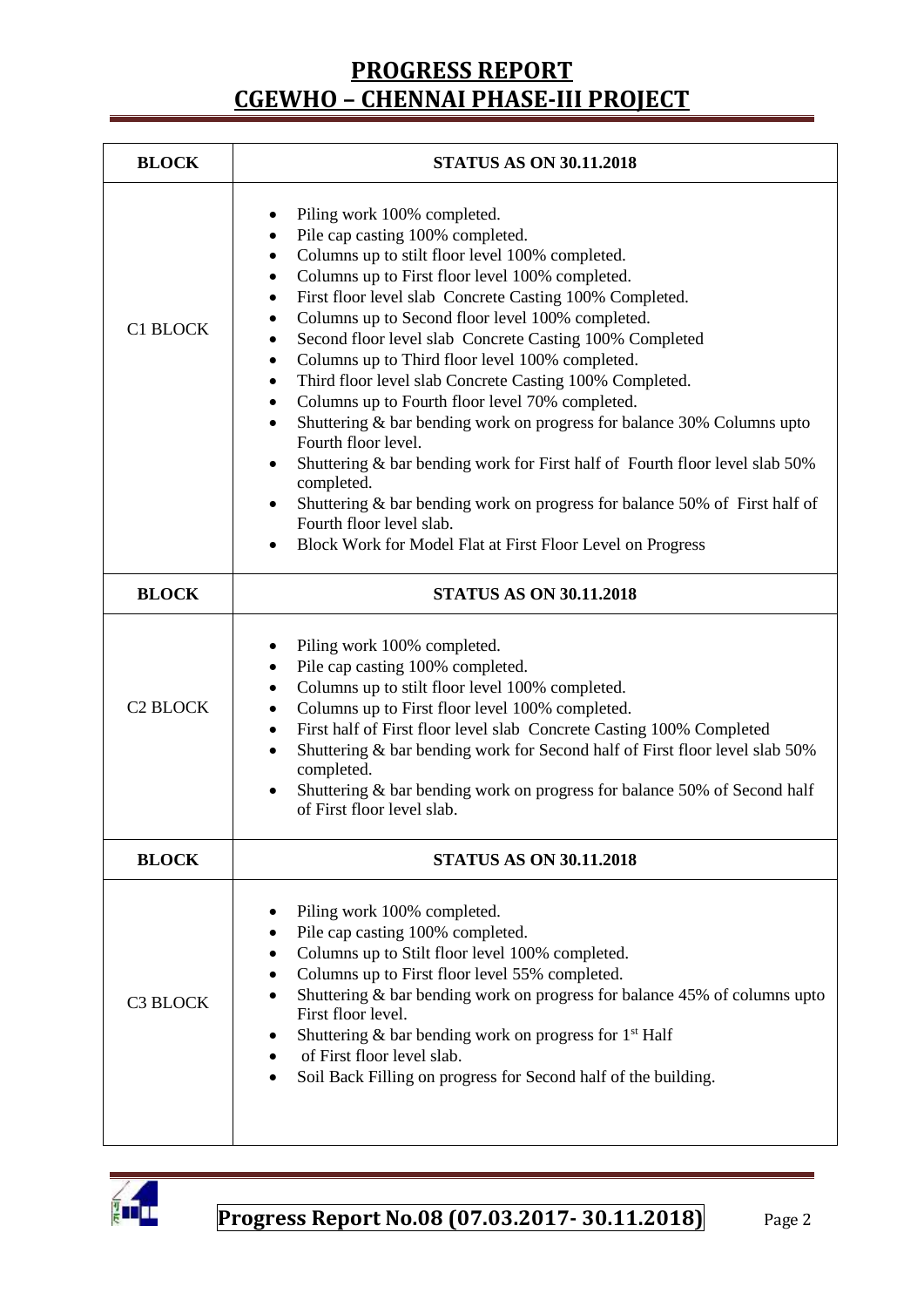| <b>BLOCK</b>                    | <b>STATUS AS ON 30.11.2018</b>                                                                                                                                                                                                                                                                                                                                                                                                                                                                                                                                                                                                                                                                                                                                                                                                                        |  |  |  |  |
|---------------------------------|-------------------------------------------------------------------------------------------------------------------------------------------------------------------------------------------------------------------------------------------------------------------------------------------------------------------------------------------------------------------------------------------------------------------------------------------------------------------------------------------------------------------------------------------------------------------------------------------------------------------------------------------------------------------------------------------------------------------------------------------------------------------------------------------------------------------------------------------------------|--|--|--|--|
| D1 BLOCK                        | Piling work 100% completed.<br>Earth work excavation for Pile Cap works 60% completed.<br>٠<br>Plain Cement Concrete for Pile Cap work 40% completed.<br>٠<br>Pile cap casting 24% completed.<br>$\bullet$<br>Shuttering & bar bending work on progress for balance 76% of Pile caps.<br>$\bullet$                                                                                                                                                                                                                                                                                                                                                                                                                                                                                                                                                    |  |  |  |  |
| <b>BLOCK</b>                    | <b>STATUS AS ON 30.11.2018</b>                                                                                                                                                                                                                                                                                                                                                                                                                                                                                                                                                                                                                                                                                                                                                                                                                        |  |  |  |  |
| D2 BLOCK                        | Piling work 100% completed.<br>٠<br>Pile cap casting 100% completed.<br>$\bullet$<br>Columns up to stilt floor level 100% completed.<br>$\bullet$<br>Columns up to First floor level 100% completed.<br>٠<br>First floor level slab Concrete Casting 100% Completed<br>٠<br>Columns up to Second floor level 100% completed.<br>$\bullet$<br>Second floor level slab Concrete Casting 100% Completed<br>٠<br>Columns up to Third floor level 100% completed.<br>$\bullet$<br>Third floor level slab Concrete Casting 100% Completed.<br>$\bullet$<br>Columns up to Fourth floor level 100% completed.<br>٠<br>First half of Fourth floor level slab Concrete Casting 100% Completed<br>$\bullet$<br>Shuttering & Bar bending work on Progress for Second half of Fourth floor<br>level.<br>Block Work for Model Flat at First Floor Level on Progress |  |  |  |  |
| <b>BLOCK</b>                    | <b>STATUS AS ON 30.11.2018</b>                                                                                                                                                                                                                                                                                                                                                                                                                                                                                                                                                                                                                                                                                                                                                                                                                        |  |  |  |  |
| D3 BLOCK                        | Piling work 100% completed.<br>Pile cap casting 100% completed.<br>Columns up to stilt floor level 100% completed.<br>Columns up to First floor level 100% completed.<br>First floor level slab Concrete Casing 100% Completed.<br>Columns up to Second floor level 75% completed.<br>Shuttering & Bar bending work on progress for balance 25% of columns<br>upto Second floor level.<br>Second floor level slab First half Concrete Casing 100% Completed.<br>Columns up to Third floor level 50% completed.<br>٠<br>Shuttering & Bar bending work on progress for balance 50% columns upto<br>Third floor level.                                                                                                                                                                                                                                   |  |  |  |  |
| <b>BLOCK</b>                    | <b>STATUS AS ON 30.11.2018</b>                                                                                                                                                                                                                                                                                                                                                                                                                                                                                                                                                                                                                                                                                                                                                                                                                        |  |  |  |  |
| <b>COMMUNITY</b><br><b>HALL</b> | Piling work 100% completed.<br>Earth work excavation for Pile Cap works on progress.<br>Pile cap casting 50% completed.<br>PCC for pile cap on progress.                                                                                                                                                                                                                                                                                                                                                                                                                                                                                                                                                                                                                                                                                              |  |  |  |  |

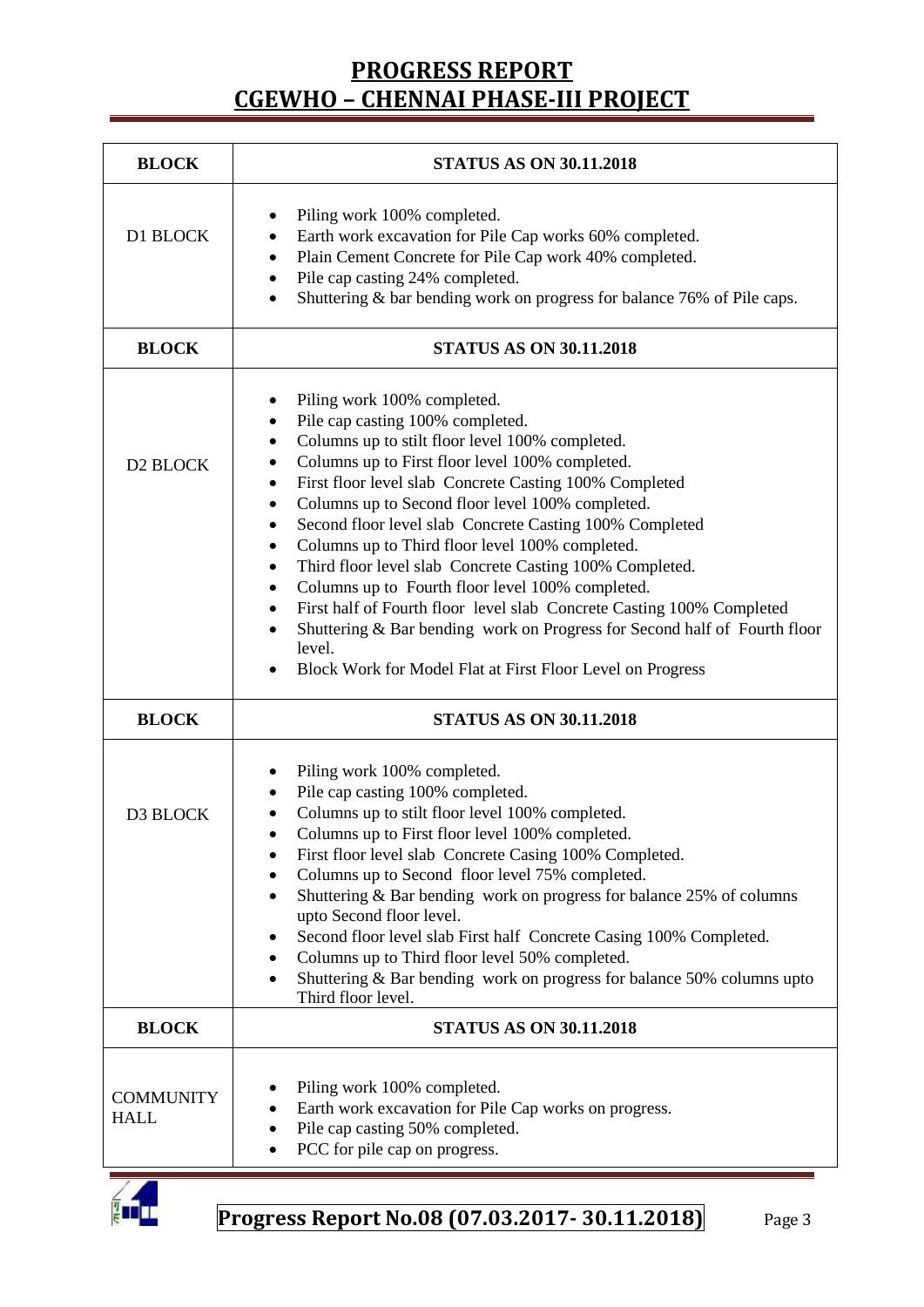| • Bar bending $\&$ shuttering work on progress for balance 50% of pile caps.<br>• Columns up to Stilt floor level 50% completed.<br>• Bar bending $&$ shuttering work on progress for balance 50% of columns<br>upto First floor level. |
|-----------------------------------------------------------------------------------------------------------------------------------------------------------------------------------------------------------------------------------------|
|                                                                                                                                                                                                                                         |

#### **PHOTOGRAPHS OF WORK PROGRESS AS ON 30.11.2018**

In Block A1:Pile Cap Plinth beam Shuttering work in progress..



In Block A2 : Pile Cap Plinth beam Shuttering work in progress.



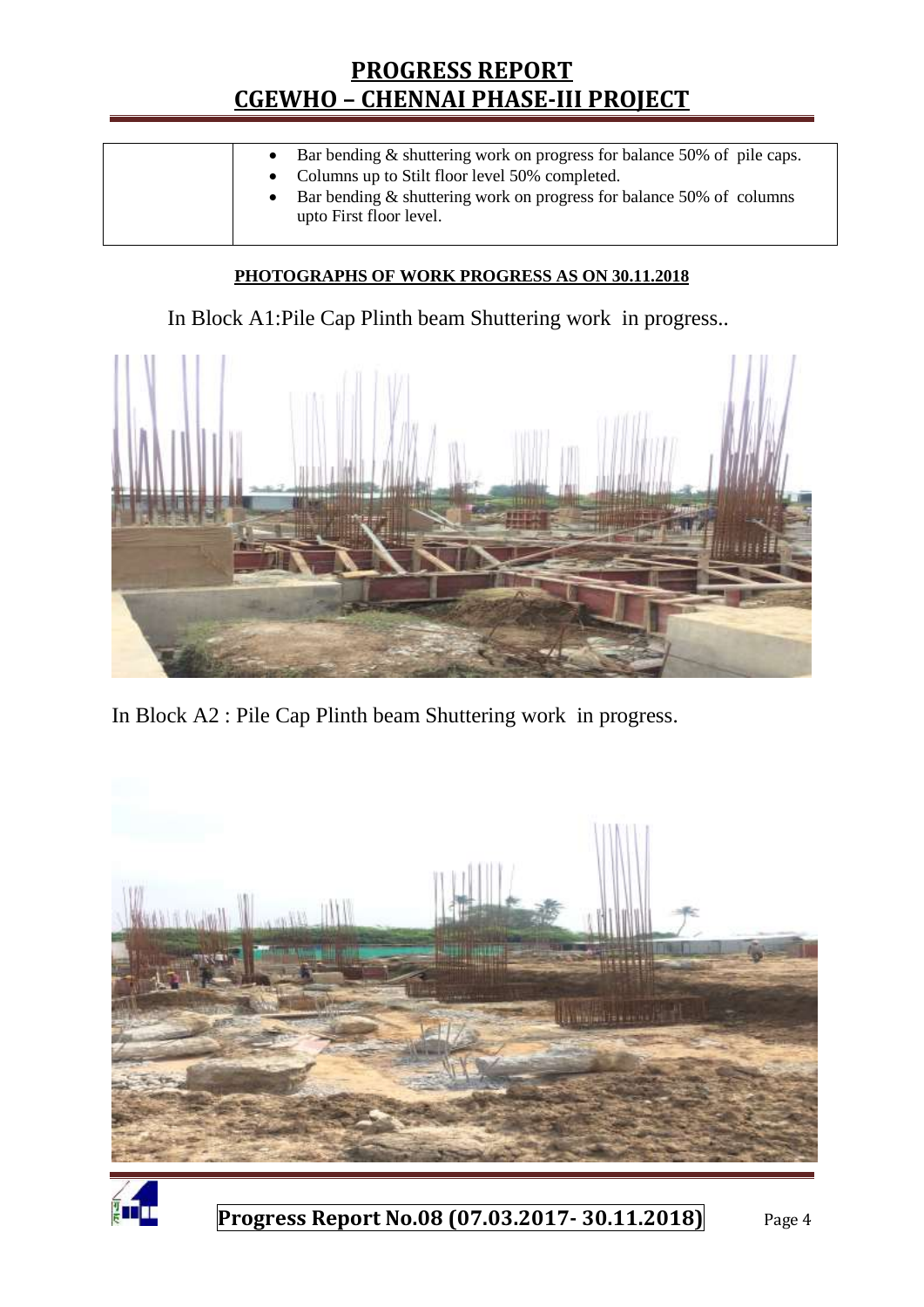In Block B1: Fourth Floor level slab First half part Shuttering & Bar Bending in progress..



In Block B1: Pile Cap Shuttering & Bar Bending in progress..



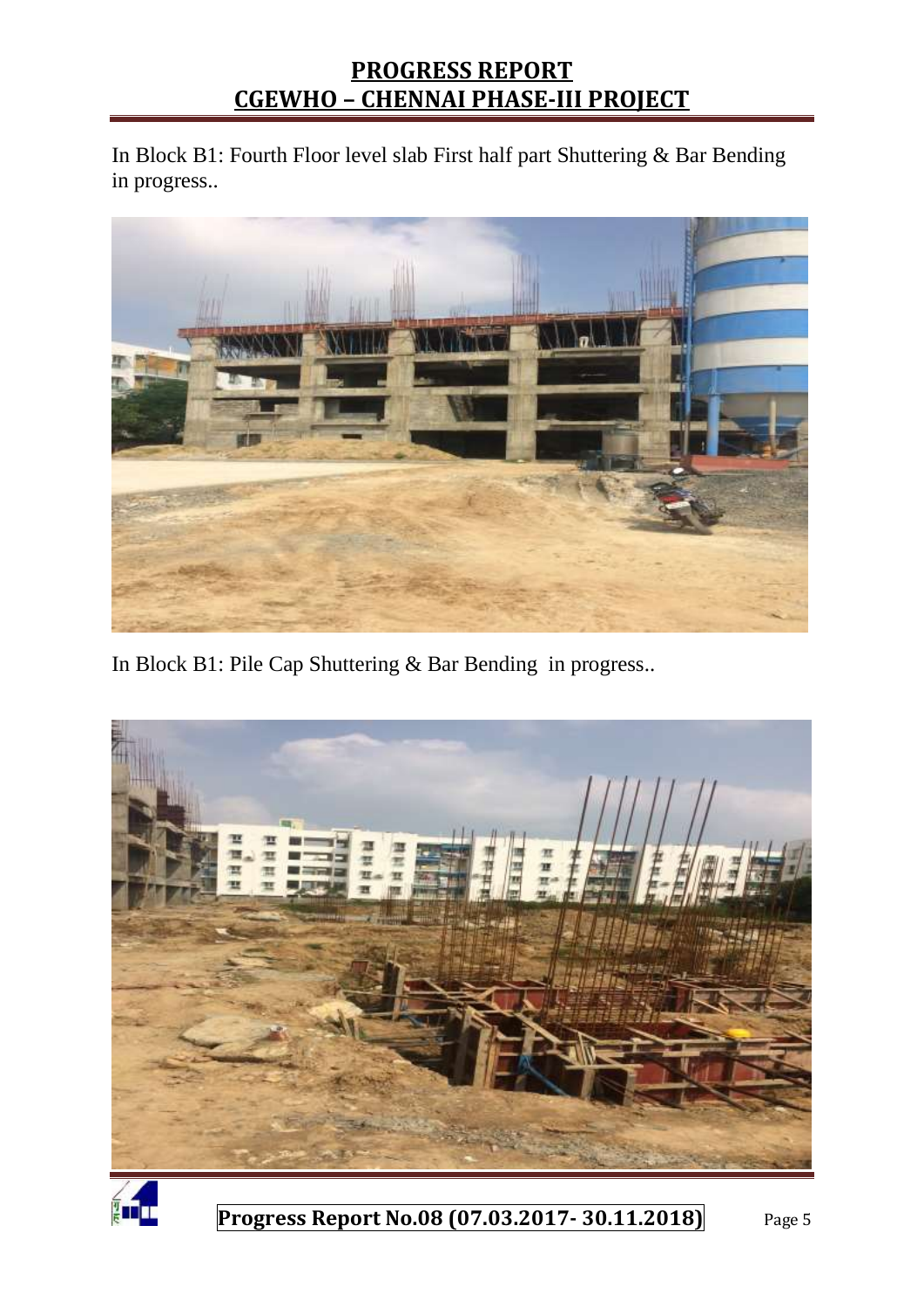In Block C1: Fourth Floor level Slab  $1<sup>st</sup>$  half Shuttering & Bar bending work in progress.



In Block C2: First Floor level Slab 1<sup>st</sup> half Concrete Casting Work in progress.



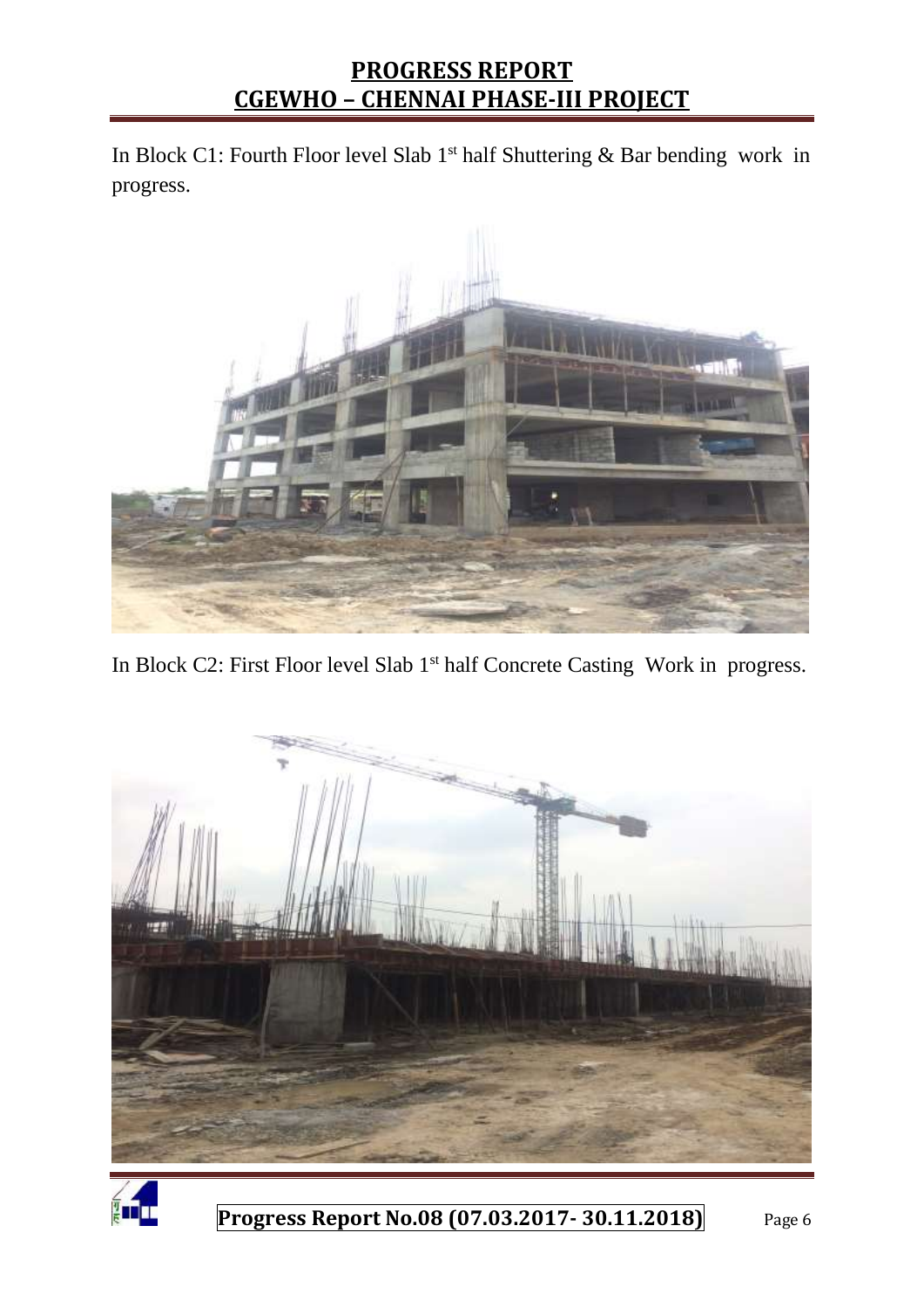In Block C3: First Floor level Slab 1<sup>st</sup> half Shuttering & Bar Bending Work in progress.



In Block D1: Excavation, Bar bending & Shuttering for Pile cap work on Progress.



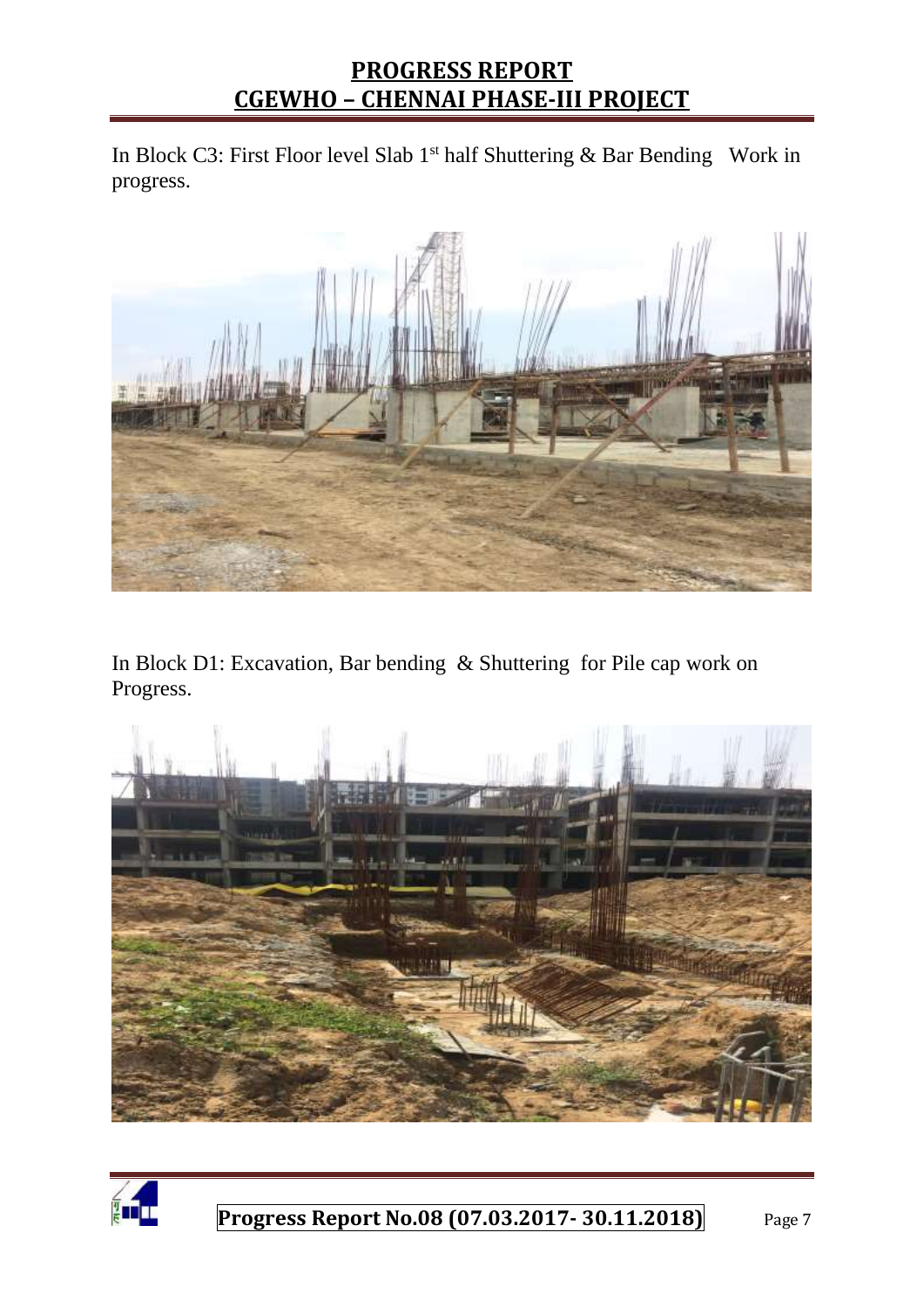In Block D2 : Fourth floor level slab 2nd half Shuttering & Bar Bending work on progress.



In Block D3: First floor Column Shuttering and Bar bending Works in Progress.



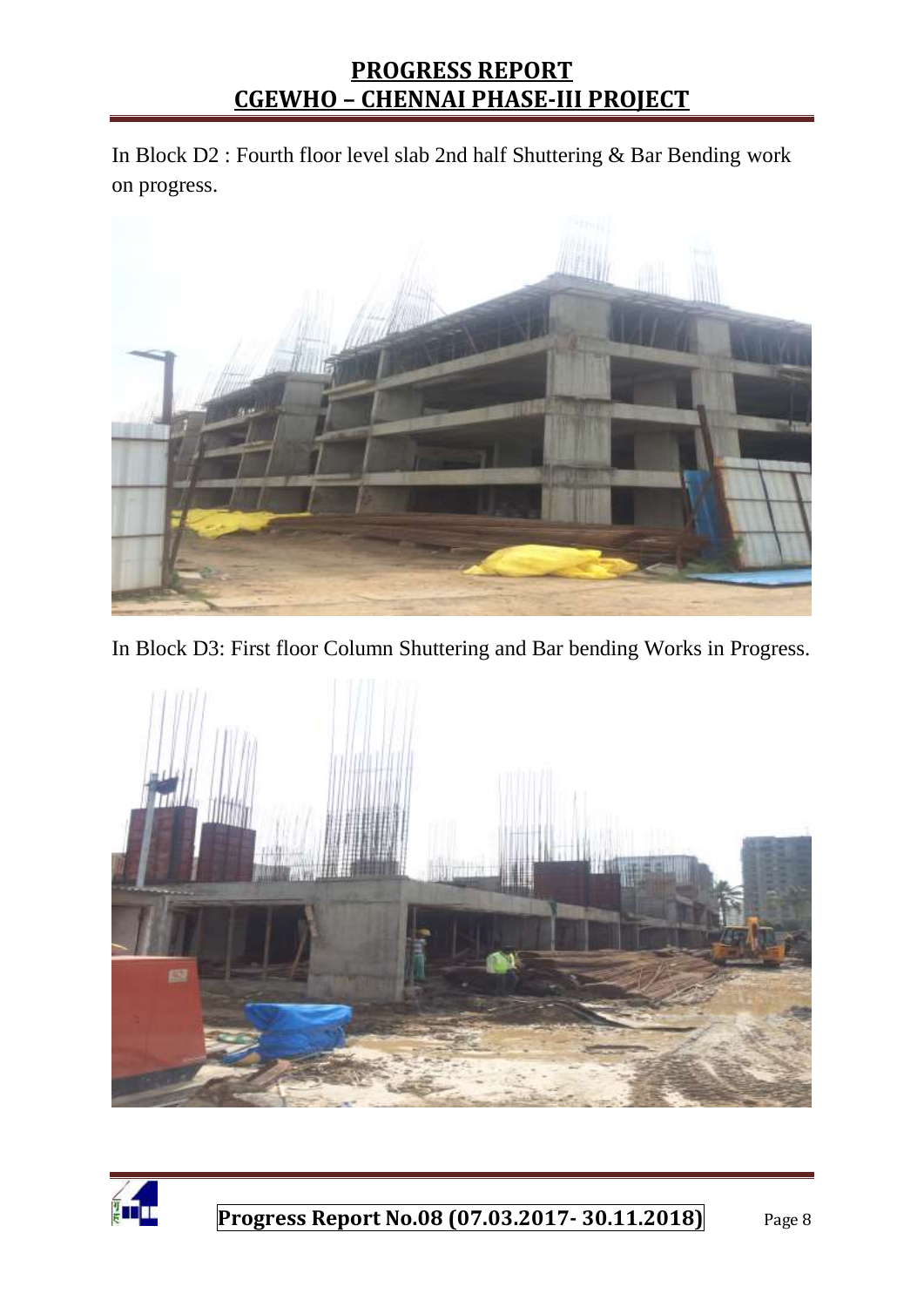In Community Hall : Excavation, Pile cap Concrete casting , pile chipping &Column Casing work on progress.



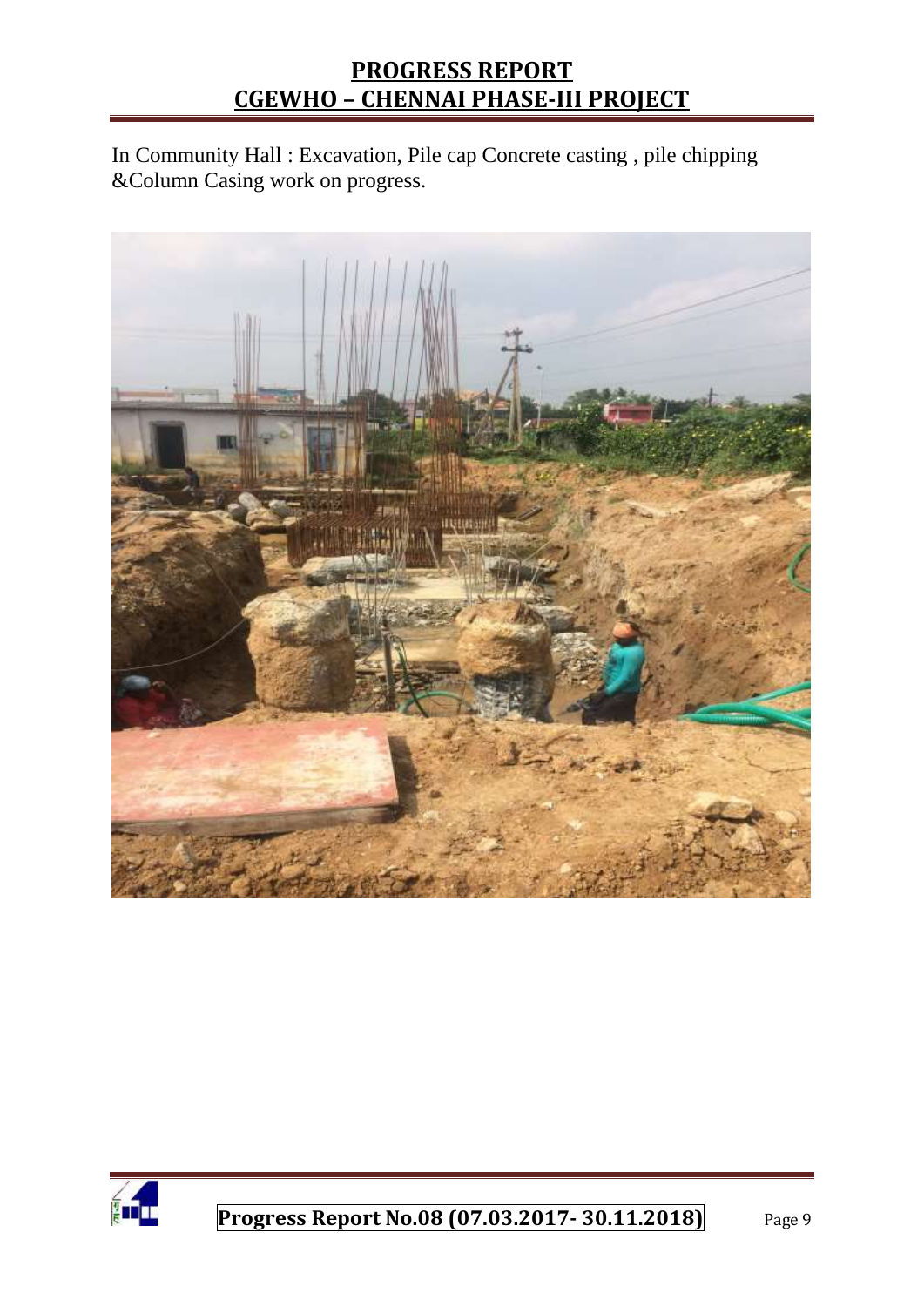#### **QUALITY CONTROL**

#### **DURING CONSTRUCTION FOLLOWING QUALITY CONTROL TESTS CONDUCTED AT SITE:**

| Sl.No.         | Materials                                                       | Source from                            | <b>Test</b><br>Done | Result                           |  |
|----------------|-----------------------------------------------------------------|----------------------------------------|---------------------|----------------------------------|--|
| $\mathbf{1}$   | M-Sand                                                          | Sriperambathur,<br>Kanchipuran<br>(Dt) | Each<br>Truck       | Sieve Analysis<br>& Silt content |  |
| $\overline{2}$ | Coarse Aggregate<br>(20mm)                                      | Sriperambathur,<br>Kanchipuran<br>(Dt) | Each<br>Truck       | Sieve Analysis                   |  |
| 3              | Coarse Aggregate<br>(12mm)                                      | Sriperambathur,<br>Kanchipuran<br>(Dt) | Each<br>Truck       | Sieve Analysis                   |  |
| $\overline{4}$ | Cement                                                          | Third party testing is being done.     |                     |                                  |  |
| 5              | <b>Steel</b>                                                    | Third party testing is being done.     |                     |                                  |  |
| 6              | Pile Integrity                                                  | Third party testing is being done.     |                     |                                  |  |
| $\overline{7}$ | Soil Compaction                                                 | Third party testing is being done.     |                     |                                  |  |
| 8              | RCC cubes are being tested and Register is being maintained.    |                                        |                     |                                  |  |
| 9              | Slump test conducted at site to insure workability if concrete. |                                        |                     |                                  |  |

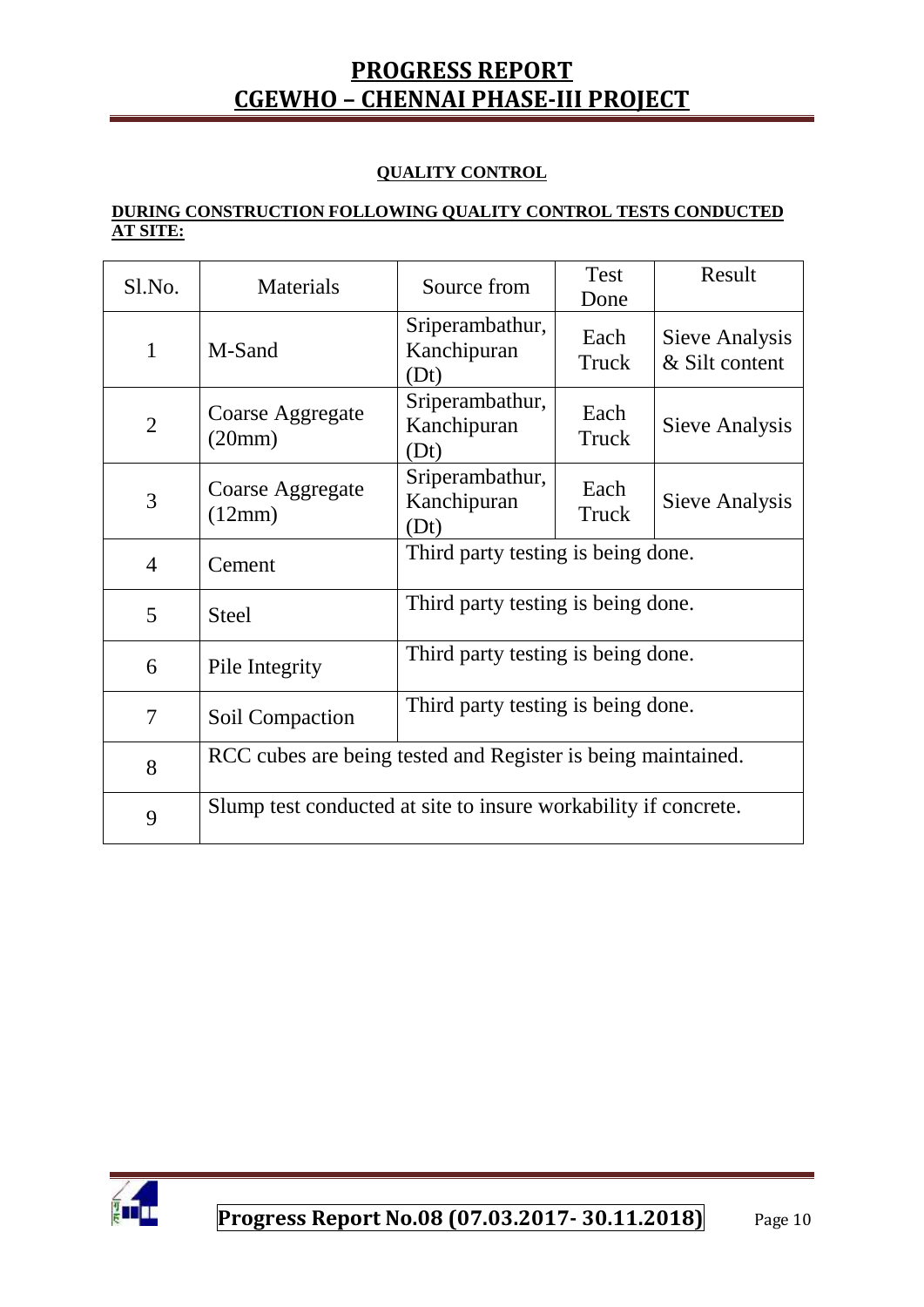### **PHOTOGRAPH OF QUALITY CONTROL AT SITE**

## **Concrete Cube Compressive Strength Testing**



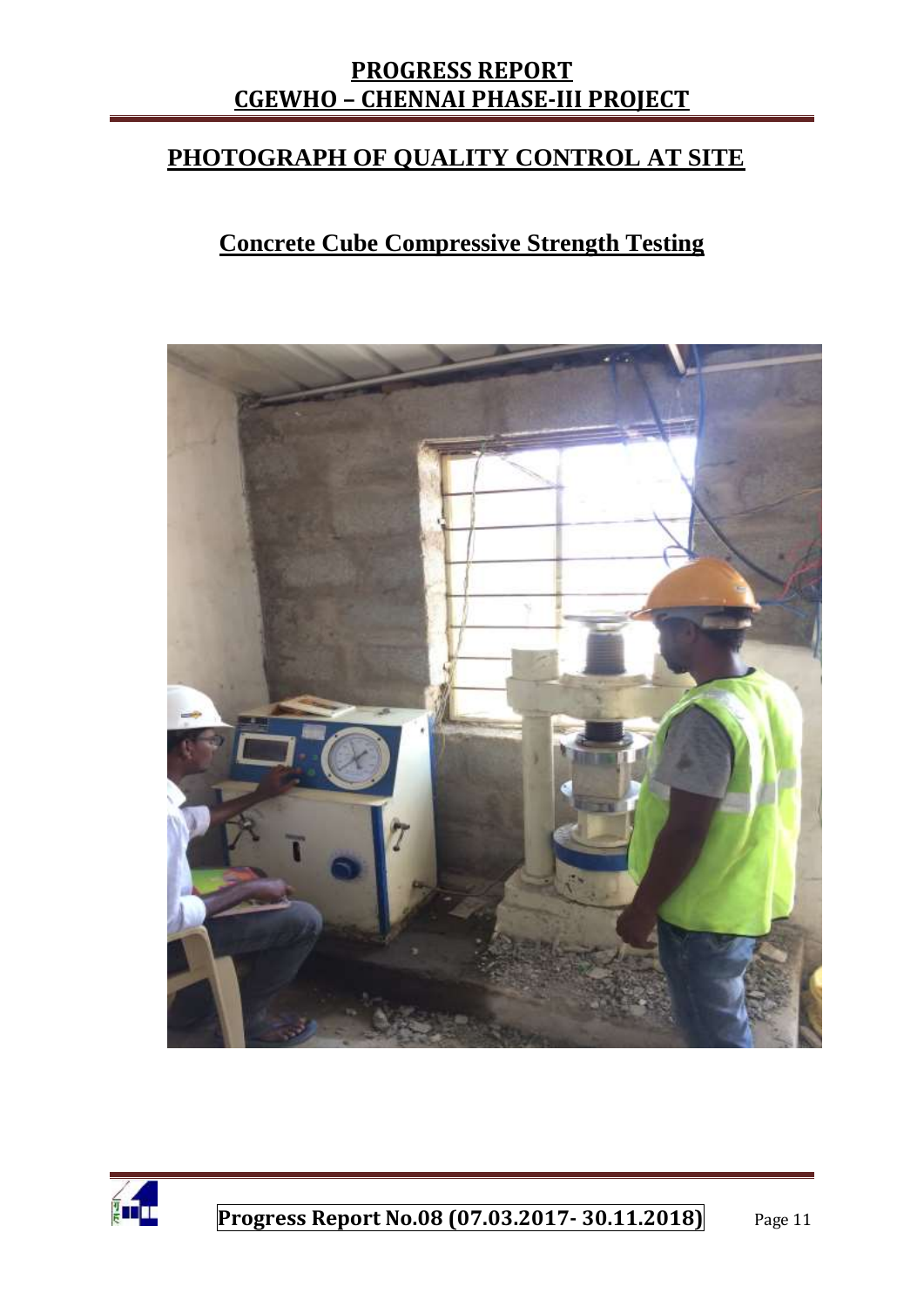# **20mm & 12mm Aggregate Sieve Analysis Testing**